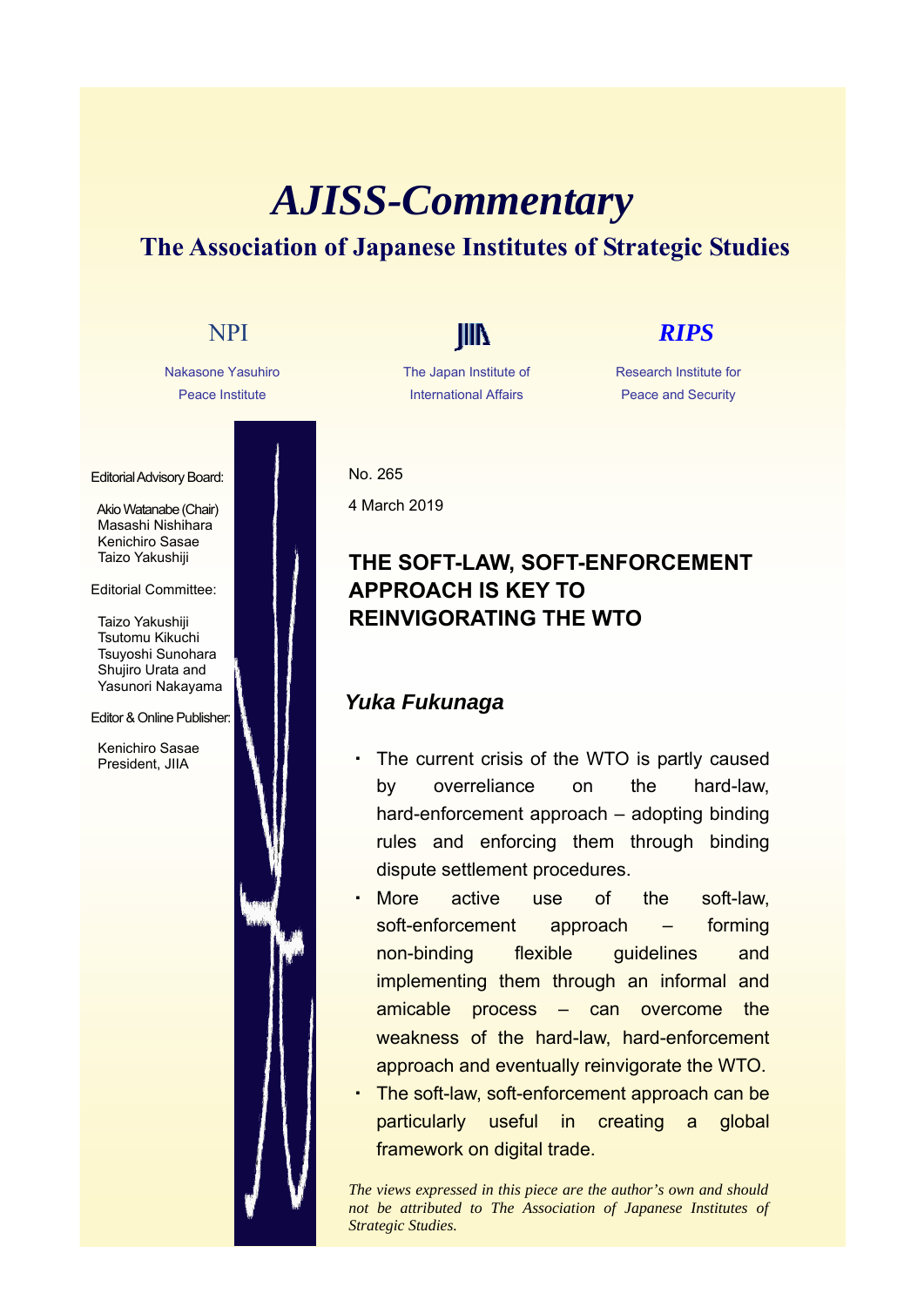The hard-law, hard-enforcement approach was a symbol of the success of the WTO until recently. The Uruguay Round was successfully concluded with a comprehensive package of legally binding trade rules (hard law), and the rules were vigorously enforced through a two-tiered binding dispute settlement mechanism composed of WTO panels and the Appellate Body (hard enforcement).

Despite its undoubted success over the years, the hard-law, hard-enforcement approach currently faces critical challenges. This crisis started with the failure of the Doha Round negotiations, which were buried in oblivion only to create distrust in the validity of the WTO as a negotiating forum. A few subsequent instances of success, such as the conclusion of the Trade Facilitation Agreement and the expansion of the Information Technology Agreement, have fallen short of dispelling the perception that the WTO keeps failing to modernize its rules despite the new global economic reality.

In addition, the WTO dispute settlement mechanism, once the WTO's crown jewel, is also at a critical juncture, with the Appellate Body having only three members left, two of whom will be finishing their term by the end of 2019. Unless the WTO Members agree on dispute settlement reforms and reach a consensus on the nomination of new Appellate Body members, the seven-member appeal body will become dysfunctional in the very near future.

A number of proposals have been made to revitalize the hard-law, hard-enforcement approach. In November 2018, Japan, the United States, the European Union, and a few other WTO Members tabled a proposal to enhance and strengthen notification requirements with the possibility of suspending certain membership benefits in case of non-compliance. Another proposal has been made by a group of several WTO Members, led by the European Union but not including Japan, to strengthen the independence of the Appellate Body. These proposals should be carefully considered, as the hard-law, hard-enforcement approach should remain an essential part of the WTO.

However, it is not necessarily the hard-law, hard-enforcement approach itself that has caused the current impasse in the WTO, but rather it is the overreliance on this approach that we have to reconsider. In other words, the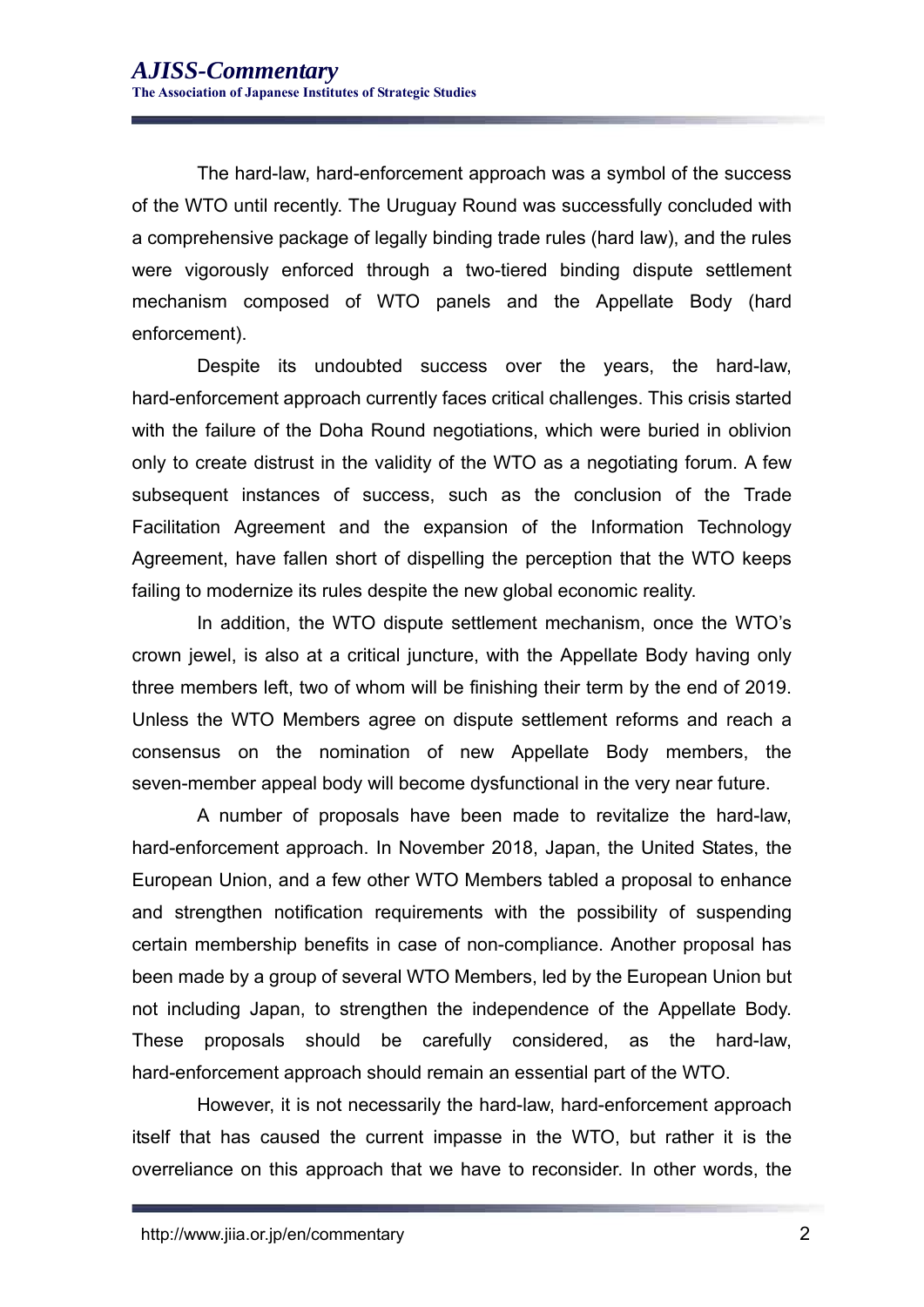soft-law, soft-enforcement approach should be used more vigorously to overcome the weakness of the hard-law, hard-enforcement approach. By way of a simple definition, the soft-law approach seeks to form non-binding flexible guidelines instead of legally binding rules, and the soft-enforcement approach promotes the resolution of disputes through an informal and amicable process rather than binding judicial procedures.

The rest of this commentary explains the limits of the hard-law, hard-enforcement approach and the potential of the soft-law, soft-enforcement approach through an example of digital trade.

Readers may recall that 76 WTO Members released a joint statement on 25 January 2019 that confirmed their intention to commence WTO negotiations on trade-related aspects of electronic commerce. A few days earlier, Prime Minister Abe had delivered a speech at the World Economic Forum in Davos, calling for "a new track for looking at data governance" to be launched at the 2019 G20 summit in Osaka. It is hoped that an agreement, either multilateral or plurilateral, on digital trade will be struck eventually in the WTO.

While it remains to be seen whether this ambition will come to fruition, the innovative nature of digital trade cannot help but raise doubts as to the validity of the hard-law, hard-enforcement approach. First, digital trade continues to develop at an unprecedented speed. It is likely that an agreement that is adopted after lengthy and painful negotiations will have already become obsolete at the time of adoption. Second, digital trade involves a number of regulatory issues that neither the WTO nor any other international institution has ever fully addressed. It may be premature to adopt binding international rules on issues such as consumer protection and privacy. Third, considering the dominant power of a few IT companies, conventional WTO rules covering only government measures may not be sufficiently effective. Finally, domestic regulations on digital trade are still under development even in developed countries, let alone in developing countries. Any global framework needs to be capable of addressing not only existing regulatory issues but also prospective ones, while respecting the regulatory autonomy of WTO Members.